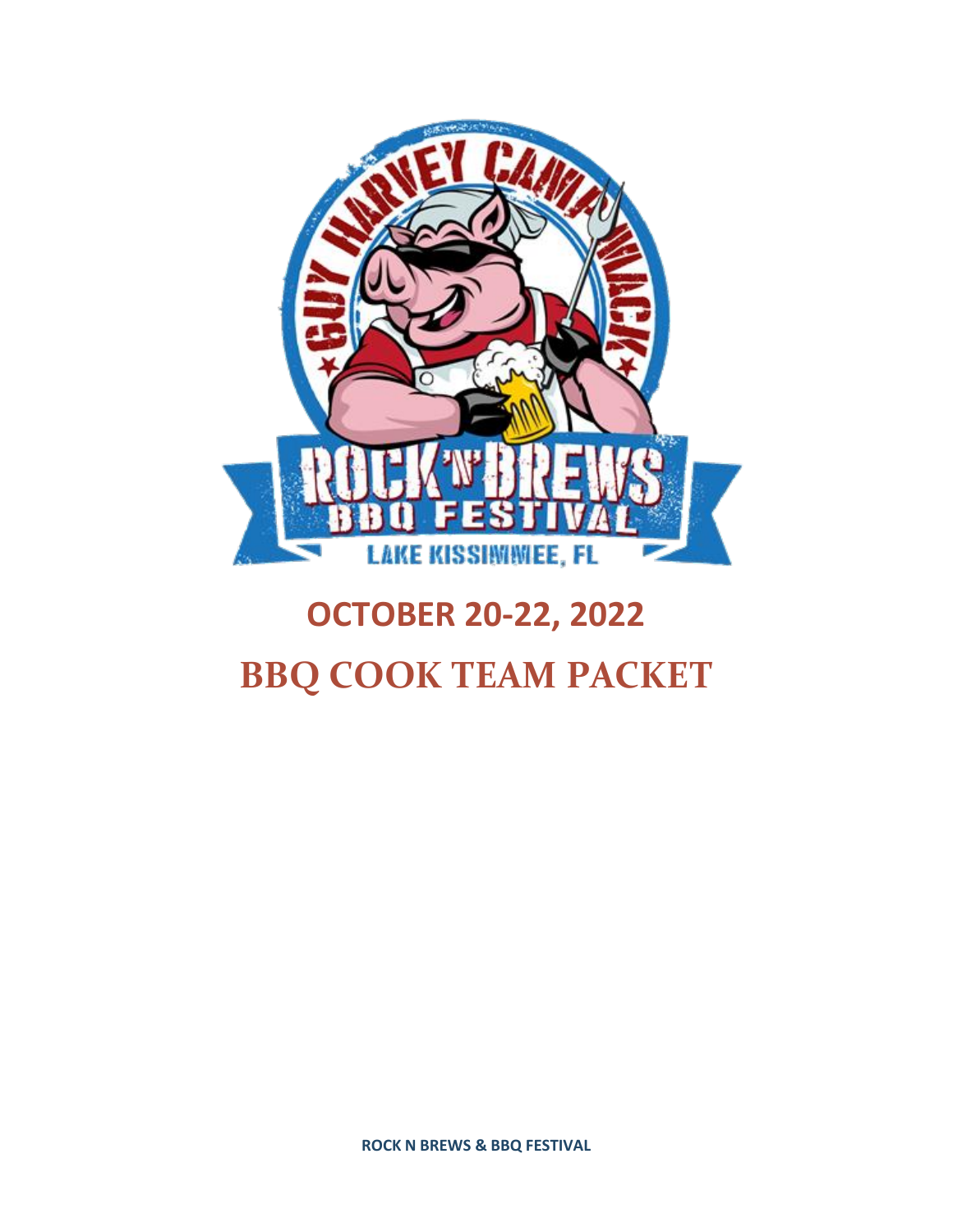# **TEAM ENTRIES**

| All cooks will be provided a pork butt for the people's choice competition |
|----------------------------------------------------------------------------|

## **CATEGORIES**

Chicken, Ribs, Pork, Brisket

# **FUN CUE CATEGORIES**

Gator Mack's Sauce Competition Nothin' Butt Gator Kids BBQ Academy & Burger cookoff Dessert

Halloween Cocktail Contest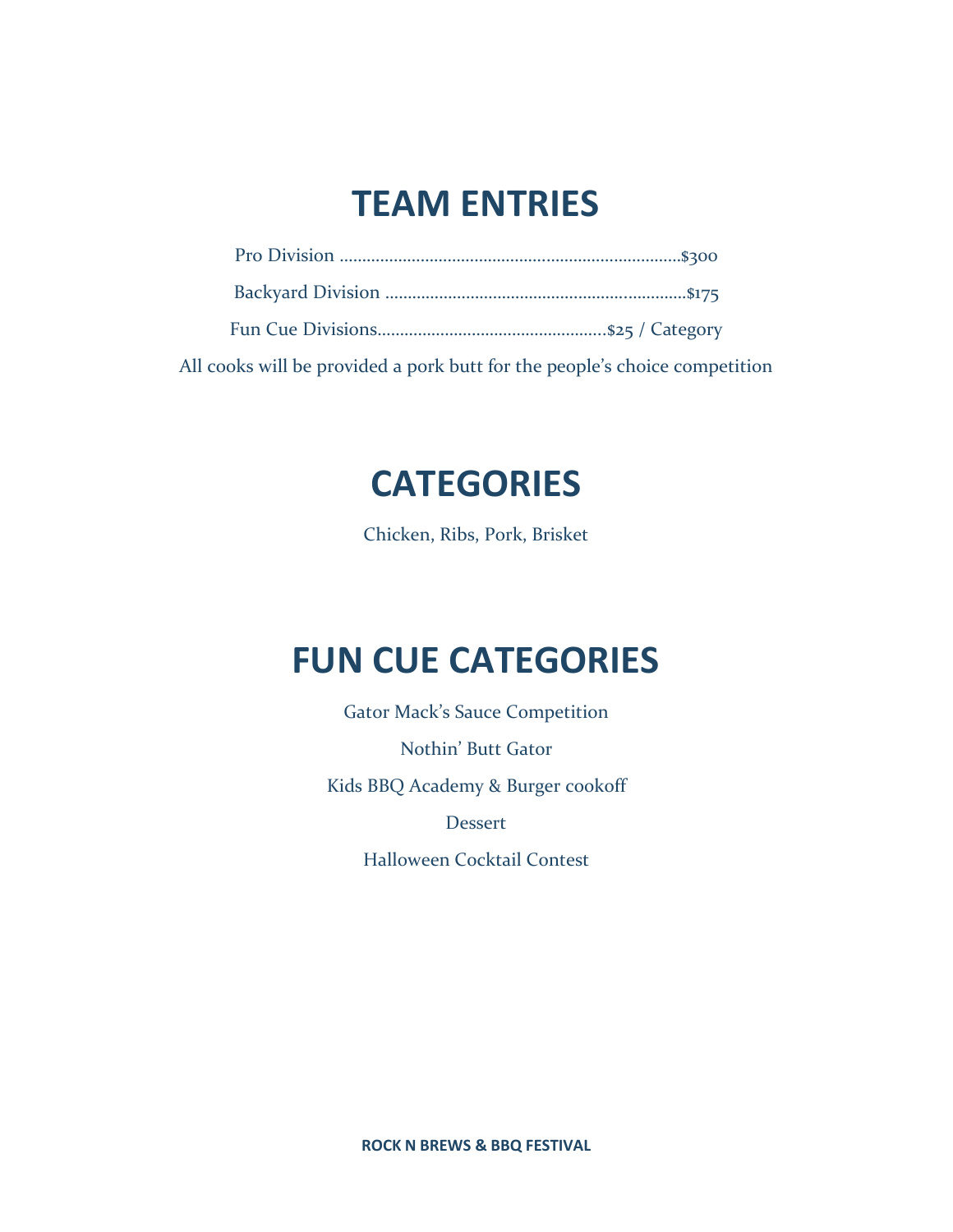

## **2022 AWARDS**

## **Professional Division**

Grand Champion - \$1250 + Trophy Reserve Champion – \$750 + Trophy 3<sup>rd</sup> Overall - \$500 + Trophy 4 th Overall - \$300+ Trophy 5<sup>th</sup> Overall - \$200 + Trophy 6 th Overall - Medal 7<sup>th</sup> Overall – Medal 8 th Overall - Medal 9<sup>th</sup> Overall - Medal 10<sup>th</sup> Overall - Medal

To win Grand or Reserve Champion cooks must compete in all 4 categories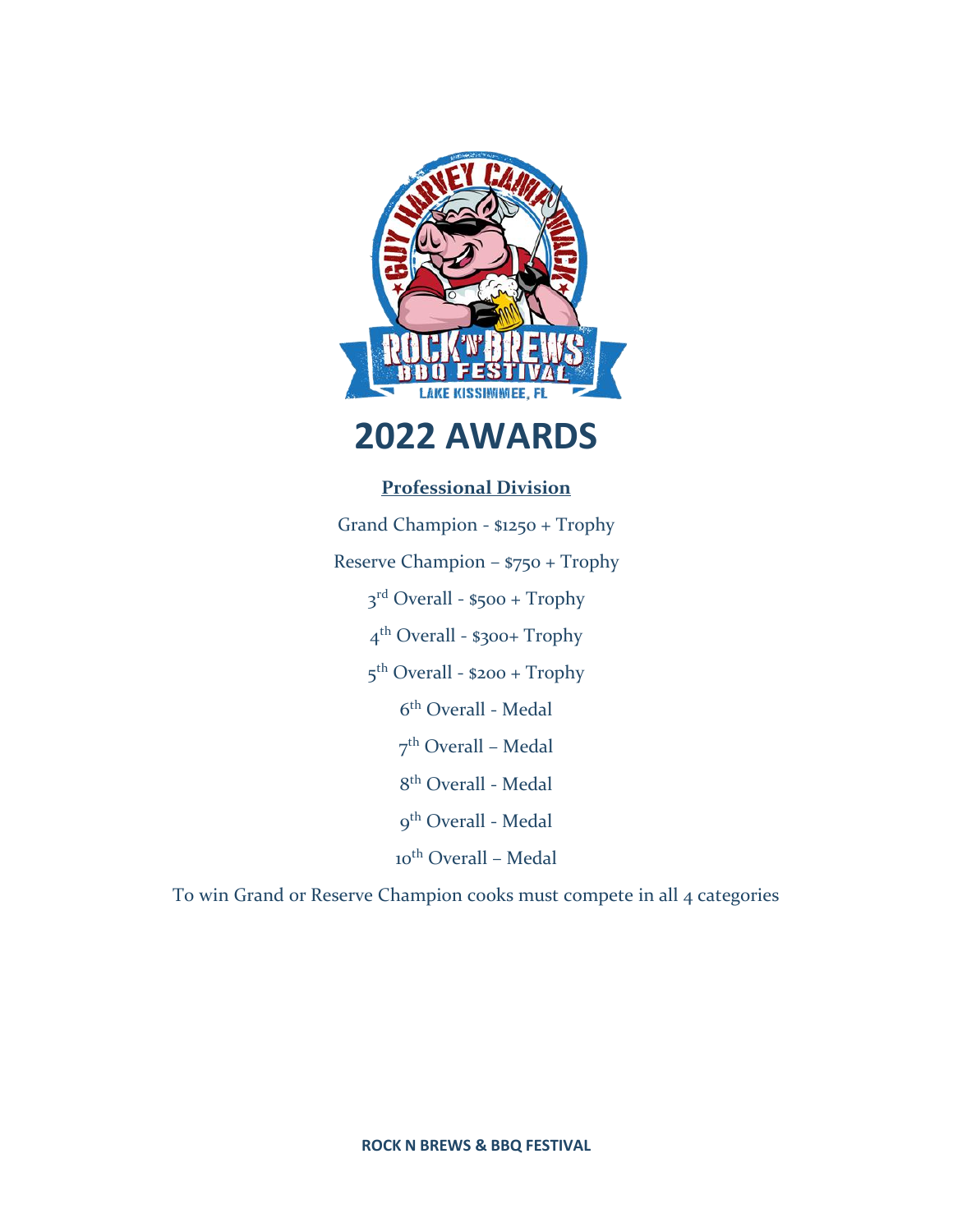## **Each of the 4 Categories**

 $1<sup>st</sup> - $300 + Medal$  $2<sup>nd</sup> - $200 + Medal$ 3<sup>rd</sup> - \$150 + Medal 4<sup>th</sup> - \$125 + Medal 5<sup>th</sup> - \$100 + Medal

Medals for cooks 6-10

### **Fun Cue Awards**

Sauce & Nothin' Butt Gator

 $1<sup>st</sup>$  Place – 30% of entries + Medal

2 nd Place – 20% of entries + Medal

 $3<sup>rd</sup>$  Place – 10% of entries + Medal

### **Kids Cook-Off, Backyard Winner & People's Choice**

Trophies & Prizes

\*Prizes & Awards is based on a 30- pro team entries and will adjust based on the number of teams and subject to change.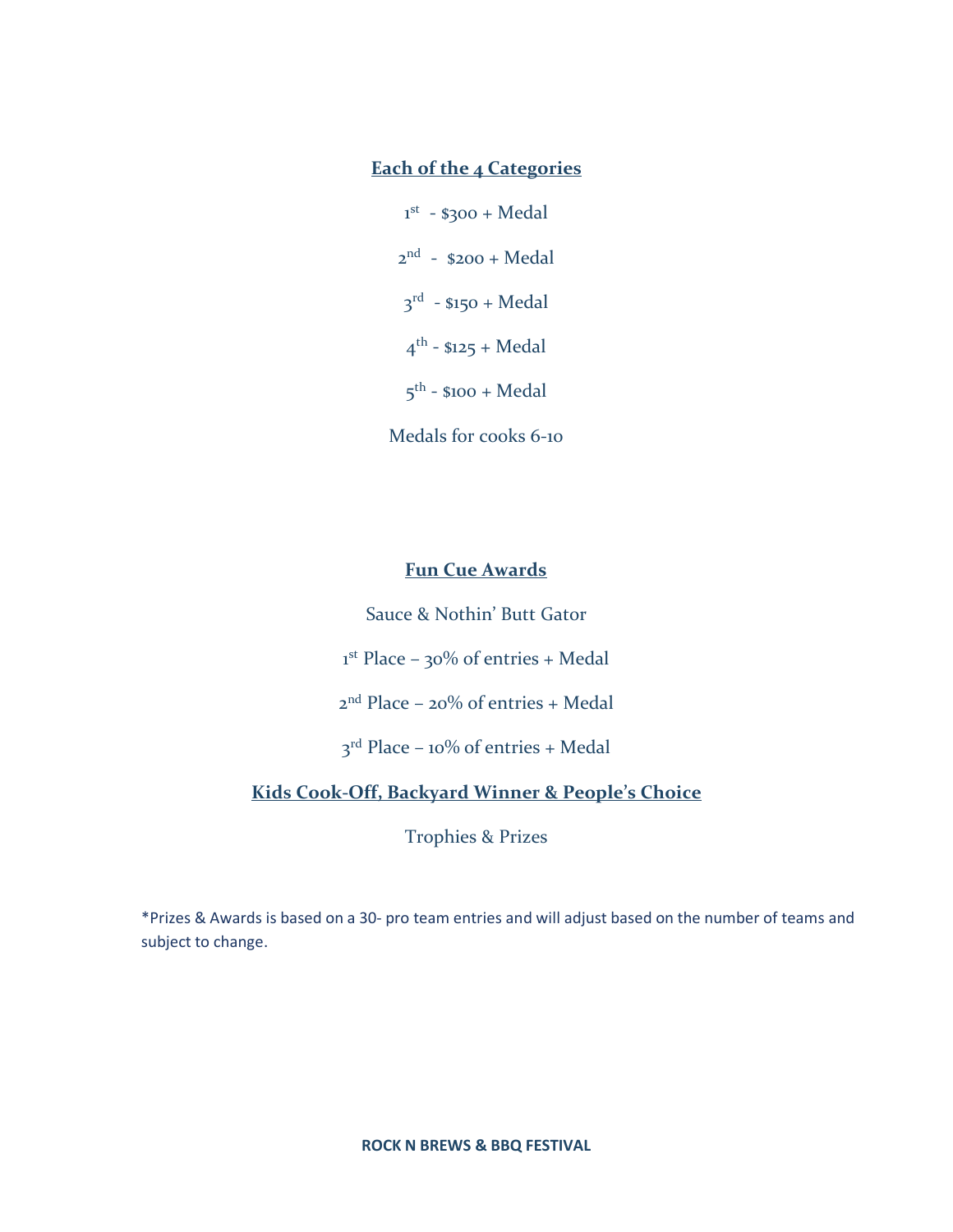# **BBQ RULES & PROCEDURES**

#### **FBA Sanctioned Event**:

This is a Florida BBQ Association Sanctioned Event. A complete set of rules can be found at: <https://fba39.wildapricot.org/>

#### **Entry Fees / Applications:**

All applications must be completed, Entry Fees are nonrefundable, and all teams must sign a waiver to compete and be a member of the Florida BBQ Association.

#### **Cook Sites:**

Cook Sites: Cook sites are included with your entry fee and are 20 x 40 sites that include water and electric. Sites are first come. If you need an additional space you will need to reserve that space separately with Camp Mack office. Cook Teams will be able to use the amenities at Camp Mack, a Guy Harvey Lodge, Marina & RV Resort while staying as an overnight guest. Teams will need to follow the rules and regulations of Camp Mack. A list of those can be found at [www.GuyHarveyCampMack.com](http://www.guyharveycampmack.com/)

#### **Arrival / Breakdown:**

Check In- Arrival / Setup begins on Thursday, October 20<sup>th</sup> at 12pm. Camp Mack office closes at 5:00 pm on Thursday and Friday, so please coordinate a late check-in with the office prior to your arrival if you plan on checking-in after 5:00 pm.

Breakdown will not be allowed until after the awards ceremony on Saturday. All Cook Teams must be out by Sunday at 1:00pm. Teams will need to arrange with the Camp Mack office on rate and availability if they would like to stay longer than Sunday at 1:00 pm.

#### **Fire Preventions:**

All cook teams must have a current fire extinguisher and fire-retardant tents.

#### **Meat Inspection**

Meat Inspection begins at noon on Friday.

#### **Captains Meeting:**

Captains meeting is Friday at 5:00pm. One member of the team must attend the Captains meeting.

#### **BBQ Categories:**

Teams must enter all four food categories to be eligible for the Grand and Reserve Champions.

#### **Quiet Hours:**

Quite Times for Camp Mack are 10:00pm – 7:00 am and must be observed. Failure to observe quite time hours may result from the removal of the offender from the contest site.

#### **Alcohol:**

Beer will be sold at the event.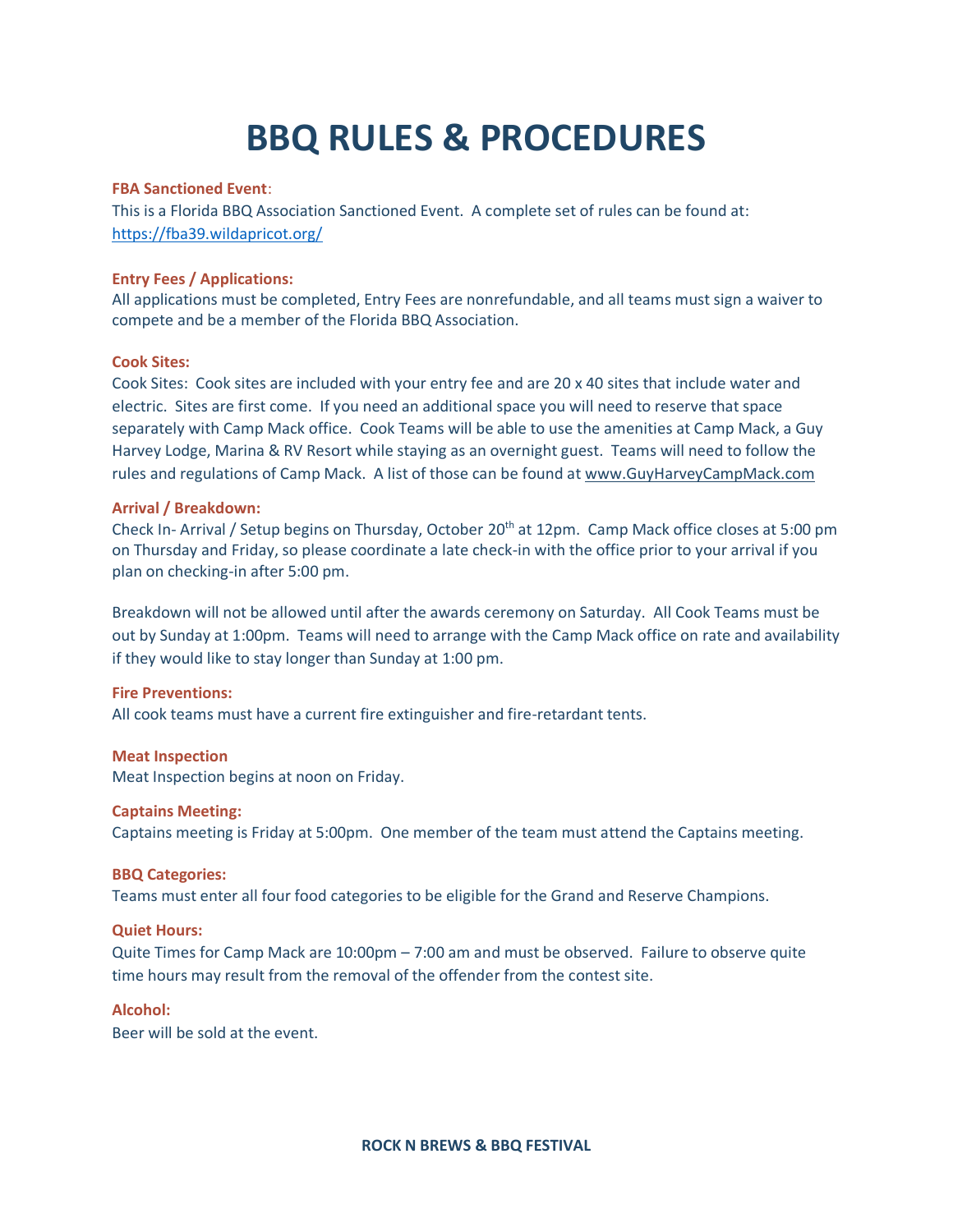# **CAMP MACK RULES & REGULATIONS**

Welcome BBQ Teams and Vendors. We look forward to your stay at Camp Mack, a Guy Harvey Lodge, Marina & RV Resort. We are excited about the many renovations and upgrades that have been made recently and hope you will adhere to the following rules and regulations so that we may continue to provide superior accommodations to all our guests in the future.

#### **Lodge/Cabins/Houses:**

- **Smoking** ABSOLUTELY NO SMOKING IN ANY LODGE ROOMS, CABINS, OR HOUSES. Cigarette receptacles have been provided outside for your convenience. If any extra cleaning or deodorizing is required because of smoke odors, you will be charged accordingly.
- **Pets** Pets are permitted in Pet-Friendly lodge rooms only with no more than two pets per room. The pet fee is \$100 per stay. Please pick up after your pets. PETS ARE NOT ALLOWED IN ANY OF OUR CABINS, HOUSES, BUILDINGS OR POOL AREA and must be on a leash at all times.
- **Cooking** No cookers or hot plates are permitted. The lodge *efficiency* rooms are supplied with a mini-fridge, sink, coffee maker and microwave for your convenience. This in no way suggests that cooking is allowed. If you wish to grill, please use the island areas around the motel, and not the driveways.
- **Ice** Ice machines at the lodge are supplied for personal use in the rooms, not for filling ice chests. Please purchase ice at the Camp Mack store.
- **Furniture** The furniture is heavy and built to accommodate the finest and most comfortable mattress sets available. Moving the furniture back is very difficult for our housekeeping staff. Please do not move any furniture.
- **Damages** Furnishings and decorations are provided for your comfort and enjoyment. Please keep in mind that all rooms/cabins/houses are inventoried before and after each guest's use and any missing items will be charged to your credit card accordingly. Any damages will be billed for repair or replacement, plus additional costs of lost revenues for the amount of time needed to return the room to its original condition.
- **Keys** Keys may be left in the rooms or cabins or returned to the office, store, or a drop box. A \$50 fee is applied for any keys that are lost or not returned.

#### **RV Sites:**

- **Parking** Only two vehicles and one boat/trailer per RV site. Do not park extra vehicles in empty sites or in open areas. Additional parking is available in front of the Clubhouse/Pool. See office for storage options.
- **Pets** Pets are welcome in RV sites. PETS ARE NOT ALLOWED IN ANY OF OUR CABINS, HOUSES, BUILDINGS OR POOL AREA. Pets are limited to 3 small or 2 large pets for each RV site and MUST be kept on a leash at all times. Do not leave your pets unattended. Please pick up after them to help keep our park clean for all guests.
- **Ropes** Please do not tie ropes or hammocks to trees. No clotheslines are permitted.
- **Fires** Only elevated fire pits are allowed, no open fires. Dispose of cold ash in dumpsters, not on grass.
- **Trash** Please place trash in the dumpsters available throughout the park. Please keep your site clean of cigarette butts and bottle caps.
- **Electric** Electric is not included in monthly rates. Each site is metered for electric usage during your stay for monthly and long-term rentals.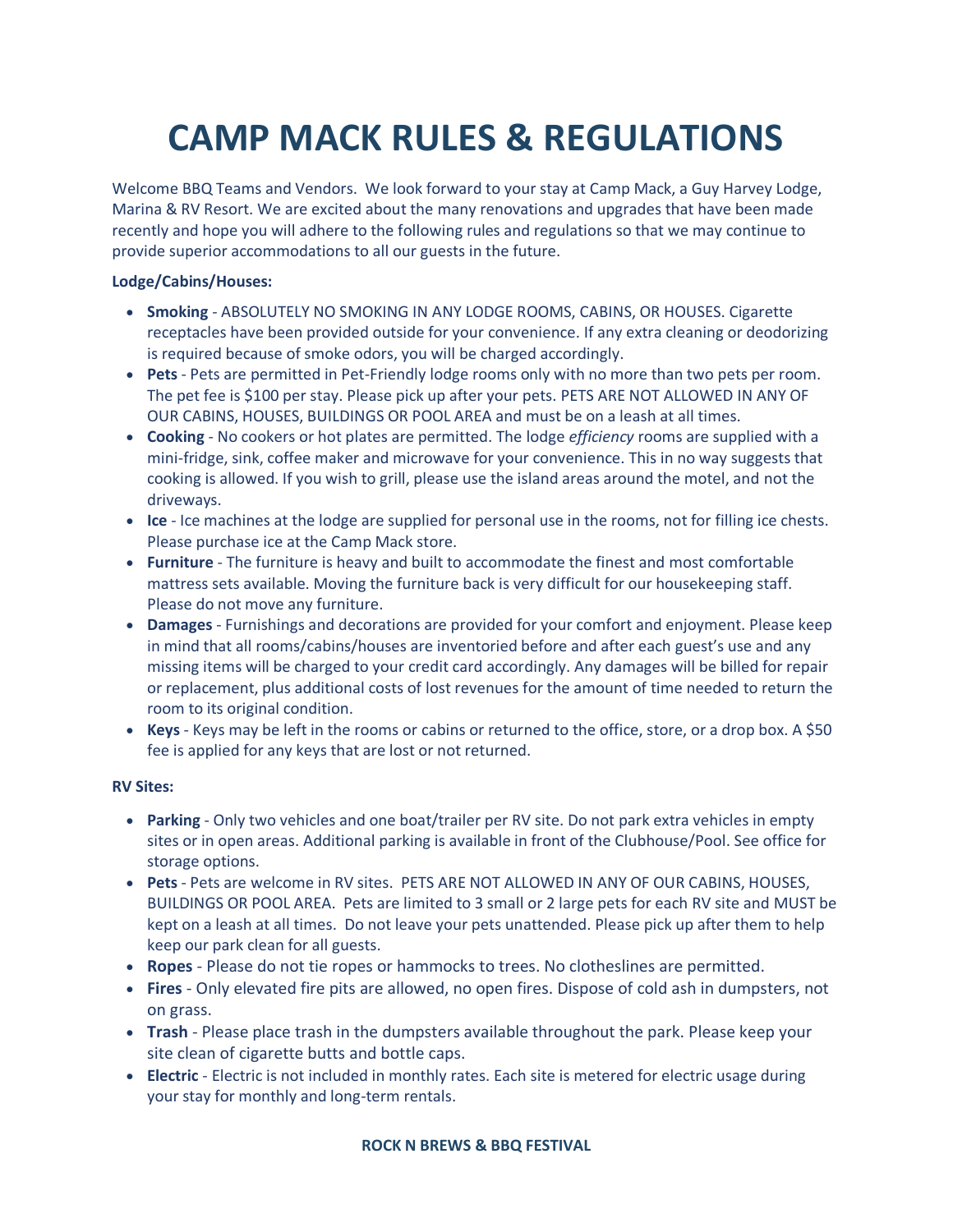- **Generators** The use of generators is strictly prohibited.
- **Wi-Fi** please obtain instructions for Airlink from the office.

#### **General Policies:**

- **Golf Carts** Anyone operating a golf cart must be at least 16 years of age and must have a valid driver's license. Please help keep our campground safe by staying within the speed limit of 10 mph and staying on paved areas only. No ATVs or UTVs after 10:00 pm.
- **Pool** The pool is for Camp Mack guests only. There is no lifeguard on duty. Please obey all rules posted. No one under the age of 16 is permitted without an adult.
- **Fish Cleaning** The fish cleaning station is located near the bait shack at the Camp Mack Outfitter store. This is the only place in the resort where fish may be cleaned.
- **QUIET HOURS** ARE FROM 10:00 PM UNTIL 7:00 AM.

**ATMs** are located in the Outfitter Store and at Gator Mack's Lounge.

**The Outfitter Store** is a full convenience store with food, beer, fishing and camping supplies, live bait, and Guy Harvey apparel.

**The Fire pit** by the store is open nightly until 10:00 pm. We welcome you to join us each evening for tall tales and fish stories!

#### **ANY VIOLATION OF THESE RULES is grounds for eviction from the park without refund.**

**CHECK-IN**

|                   |           | <b>CHECK-IN</b>    |            |               |
|-------------------|-----------|--------------------|------------|---------------|
| Cabin/Lodge Rooms | Check In: | 3:00 <sub>pm</sub> | Check Out: | 11:00am       |
| <b>RV Sites</b>   | Check In: | 3:00pm             | Check Out: | <u>1:00pm</u> |

#### **IMPORTANT INFORMATION ABOUT LATE CHECK-IN**

In the event you plan on arriving after 5:00 pm, you must call the office at 863-696-1108 or 800-243- 8013 to make arrangements for a late check-in.

#### **PAYMENT/REFUND/CANCELLATION POLICY**

#### **Deposit Policy:**

All reservations require a one-night payment at the time of booking.

#### **Payment Policy:**

Payment for RV sites, Cabins, and Houses is *due in full* 14 days prior to check-in date. Payment for Lodge rooms is *due in full* 7 days prior to check-in date.

#### **Cancellation Policy:**

*Daily/weekly* reservations can be canceled 14 days prior to arrival for Cabins/Houses/RV Sites or 7 days prior to arrival for Lodge Rooms with no penalty. *No refunds will be given for reservations that are not cancelled within these timeframes.*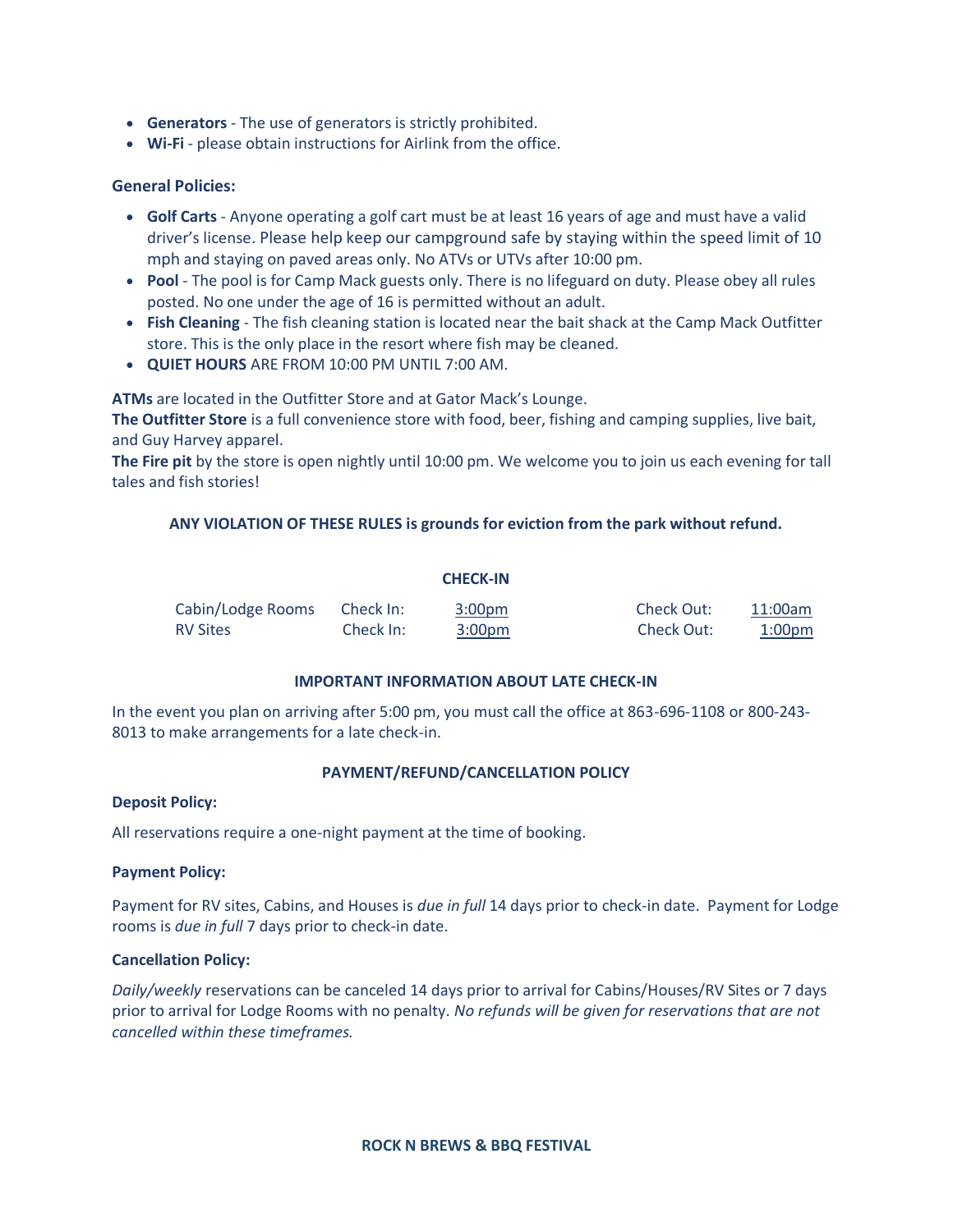

# **REGISTRATION**

| COOK TEAM REGISTRATION _____ Professional (\$300) ______ Vending _______ Backyard (\$175)                                                               |  |  |  |  |
|---------------------------------------------------------------------------------------------------------------------------------------------------------|--|--|--|--|
| ANCILLARY CONTEST _____Gator Mack's Sauce _____Nothing Butt Gator _____Kids BBQ Academy<br>(\$25/CATEGORY) ________ Dessert __________ Cocktail Contest |  |  |  |  |
| TOTAL AMOUNT____________________________                                                                                                                |  |  |  |  |
|                                                                                                                                                         |  |  |  |  |
|                                                                                                                                                         |  |  |  |  |
|                                                                                                                                                         |  |  |  |  |
|                                                                                                                                                         |  |  |  |  |
|                                                                                                                                                         |  |  |  |  |
|                                                                                                                                                         |  |  |  |  |
|                                                                                                                                                         |  |  |  |  |
|                                                                                                                                                         |  |  |  |  |
| Registration can be made by contacting or mailing a check to:<br>Camp Mack, a Guy Harvey Lodge, Marina & RV Resort                                      |  |  |  |  |
| <b>Attention: Rock N Brews BBQ</b>                                                                                                                      |  |  |  |  |

14900 Camp Mack Road, Lake Wales, FL 33898 800-243-8013 l Info@GuyHarveyCampMack.com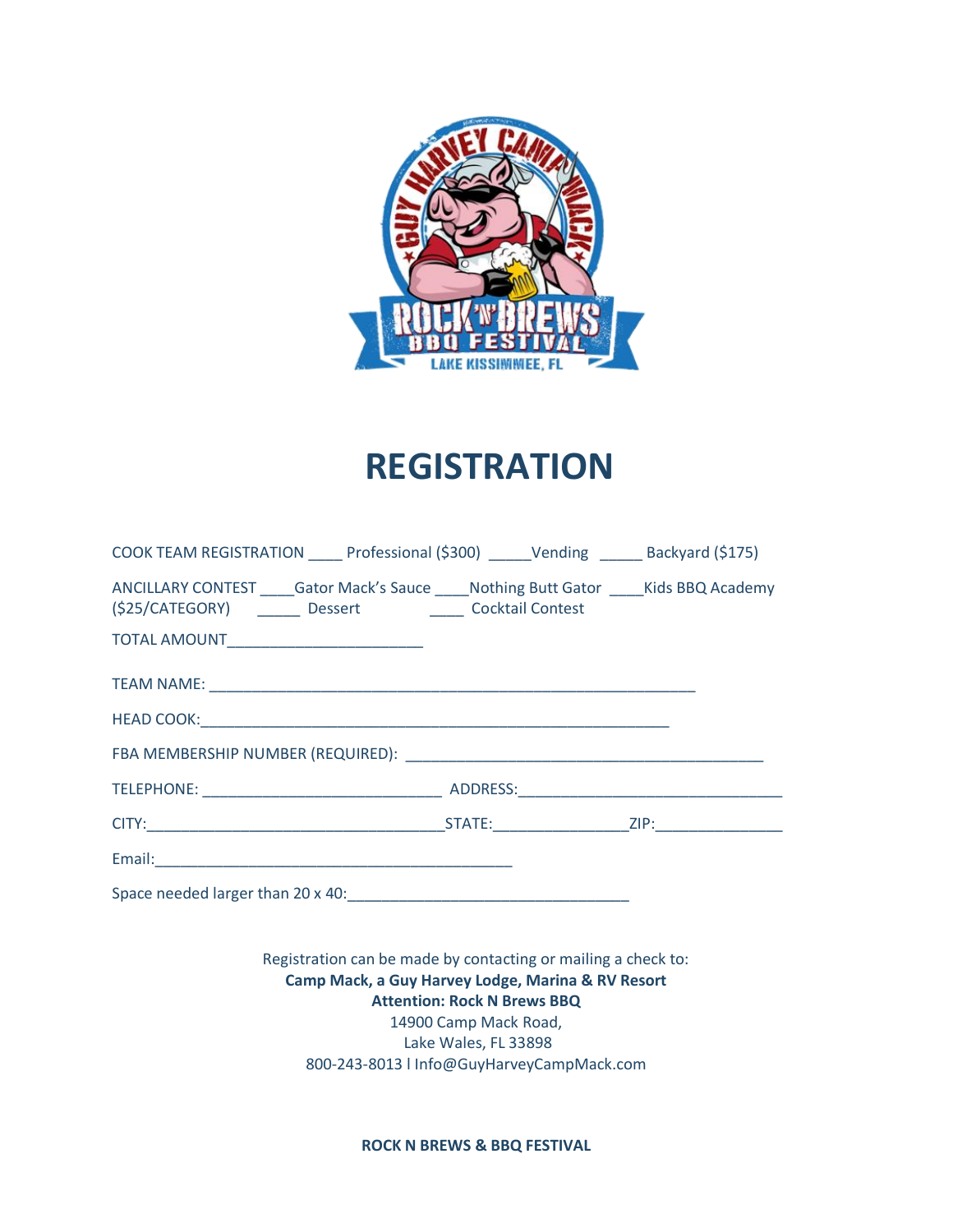## **COOK TEAM WAIVER AND RELEASE**

I fully understand that participating in this event may result in accidents, illness, or injury. I and my team are voluntarily participating in the "Rock N Brews BBQ" (the "EVENT) with complete understanding of the risks associated with participation in the Event.

In consideration of your accepting my entry and being allowed to participate in the Event, I the undersigned, intending to be legally bound, herby for myself and my team members, heirs, executors, administrators and assigns agree to release and hold harmless the premises, Guy Harvey Outpost, LTD, Watermark Management Group, LLC, Guy Harvey, Inc, DCM Associates, Inc., The Florida BBQ Association and the Event's sponsors and its affiliates, agents, volunteers and employees from all liability for any injuries and/or illnesses that may directly or indirectly result from my conduct or from the negligence of my team in the Event and /or from the negligence of the Event. My team and I also acknowledge full and sole responsibility for any participation in the Event. I understand and agree that this Waiver and Release is binding upon my team members and myself. I also agree to abide by the rules and regulations of the Rock n Brew BBQ, Food Handling, Serving Regulation and I have read the FBA Rules and Regulations.

I hereby grant my consent and permission to use our name, photography, videotape, voice recording or likeness for the purpose of pre and post event publicity.

I have carefully read this Waiver and Release and fully understand its contents. By my signature below, my team and I consent and agree to the terms of this Wavier and Release.

| X                              |                                                                                                                                                                                  |  |  |
|--------------------------------|----------------------------------------------------------------------------------------------------------------------------------------------------------------------------------|--|--|
| Signature (Team Captain)       | Signature of all Team Members Participating                                                                                                                                      |  |  |
|                                | $\mathsf{X}$ and $\mathsf{X}$ are the set of $\mathsf{X}$ and $\mathsf{X}$ are the set of $\mathsf{X}$<br>$\mathsf X$ and $\mathsf X$ and $\mathsf X$ are the set of $\mathsf X$ |  |  |
| <b>Print Name of Cook Team</b> | $\mathsf{X}$ and $\mathsf{X}$<br>x                                                                                                                                               |  |  |
|                                |                                                                                                                                                                                  |  |  |